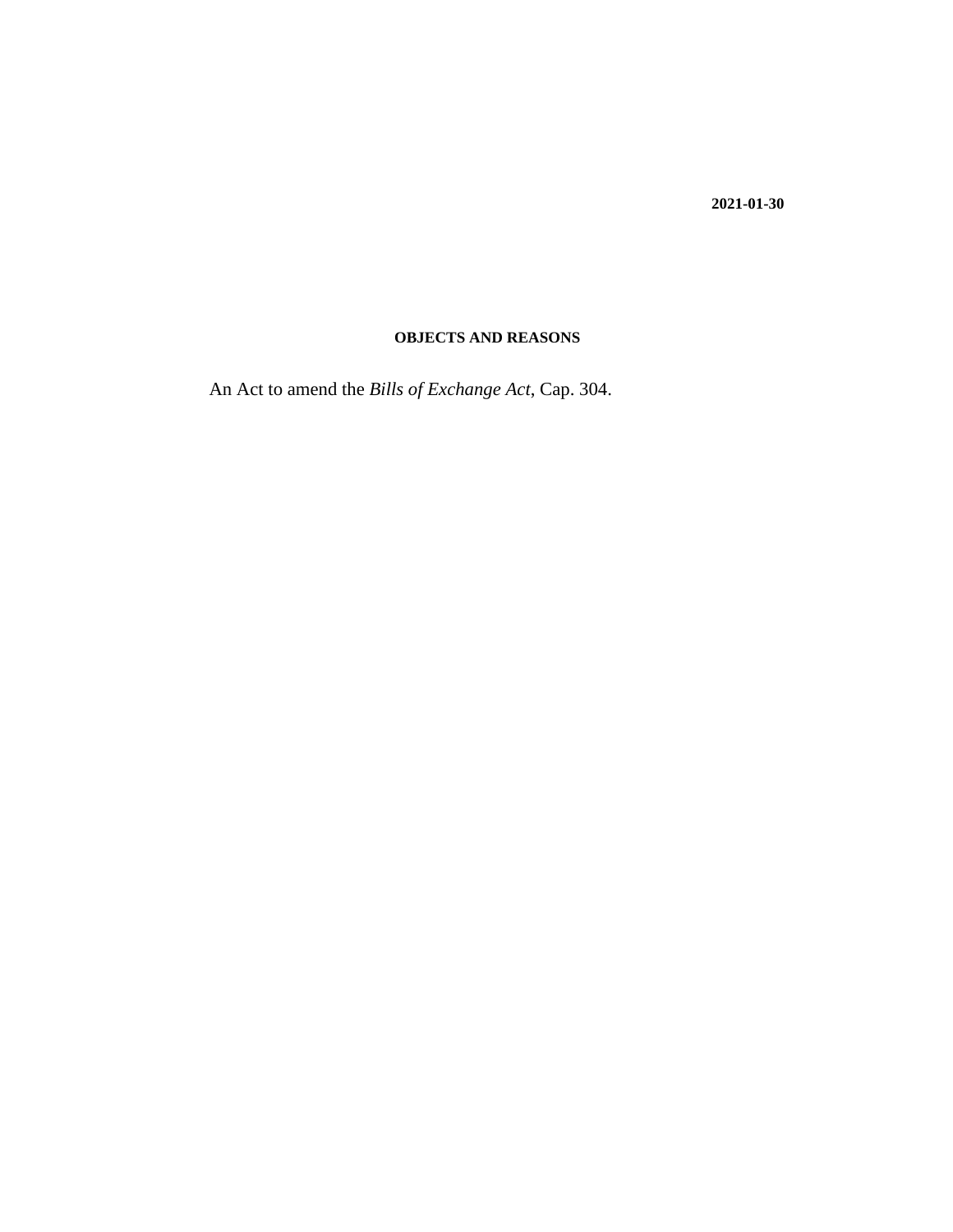*Arrangement of Sections*

- [Short title](#page-2-0) **1.**
- [Amendment of section 73 of Cap. 304](#page-3-0) **2.**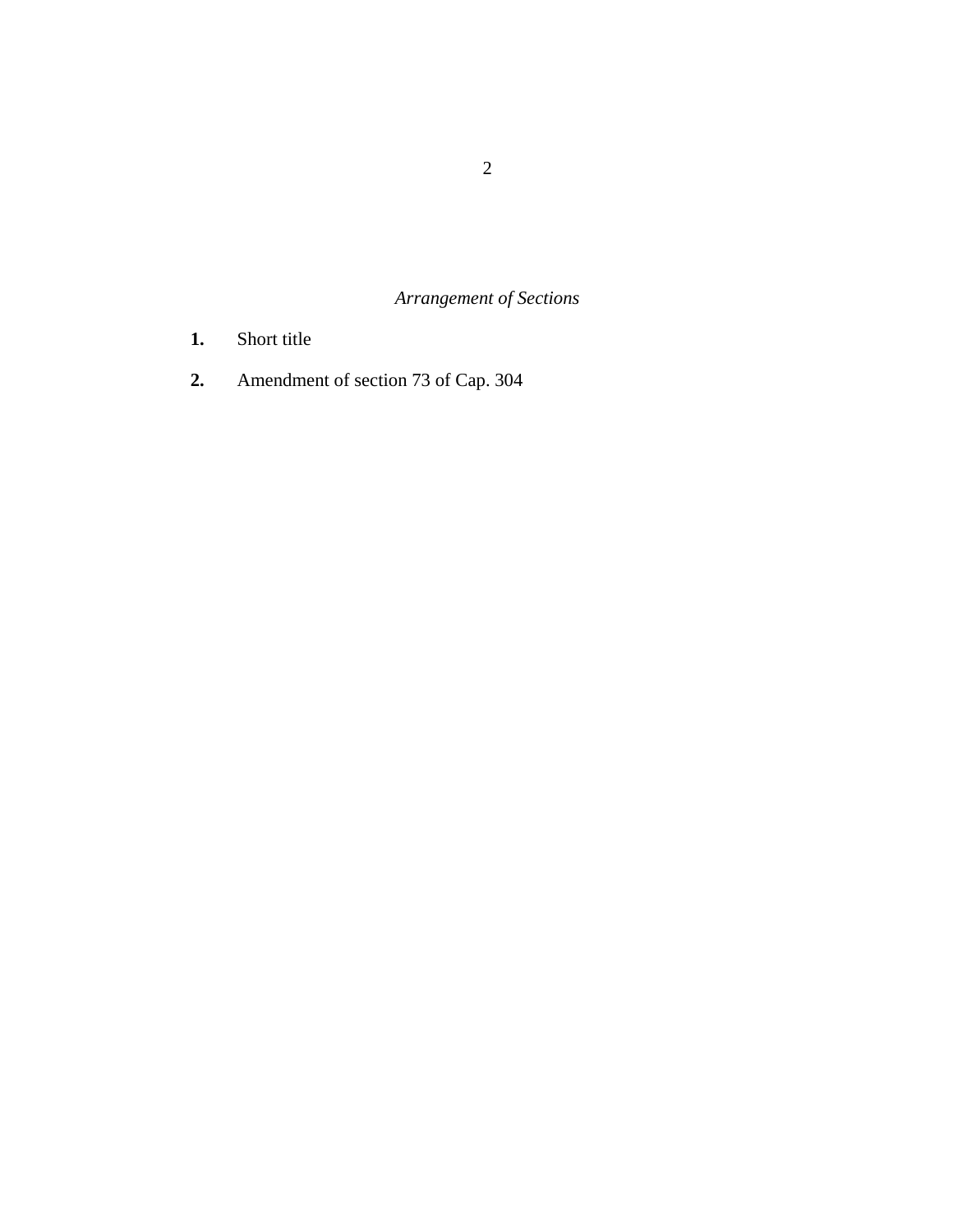#### <span id="page-2-0"></span>**BARBADOS**

A Bill entitled

An Act to amend the *[Bills of Exchange Act](http://barbadosparliament-laws.com/en/showdoc/cs/304)*, Cap. 304. ENACTED by the Parliament of Barbados as follows:

#### **Short title**

This Act may be cited as the *Bills of Exchange (Amendment) Act, 2021*. **1.**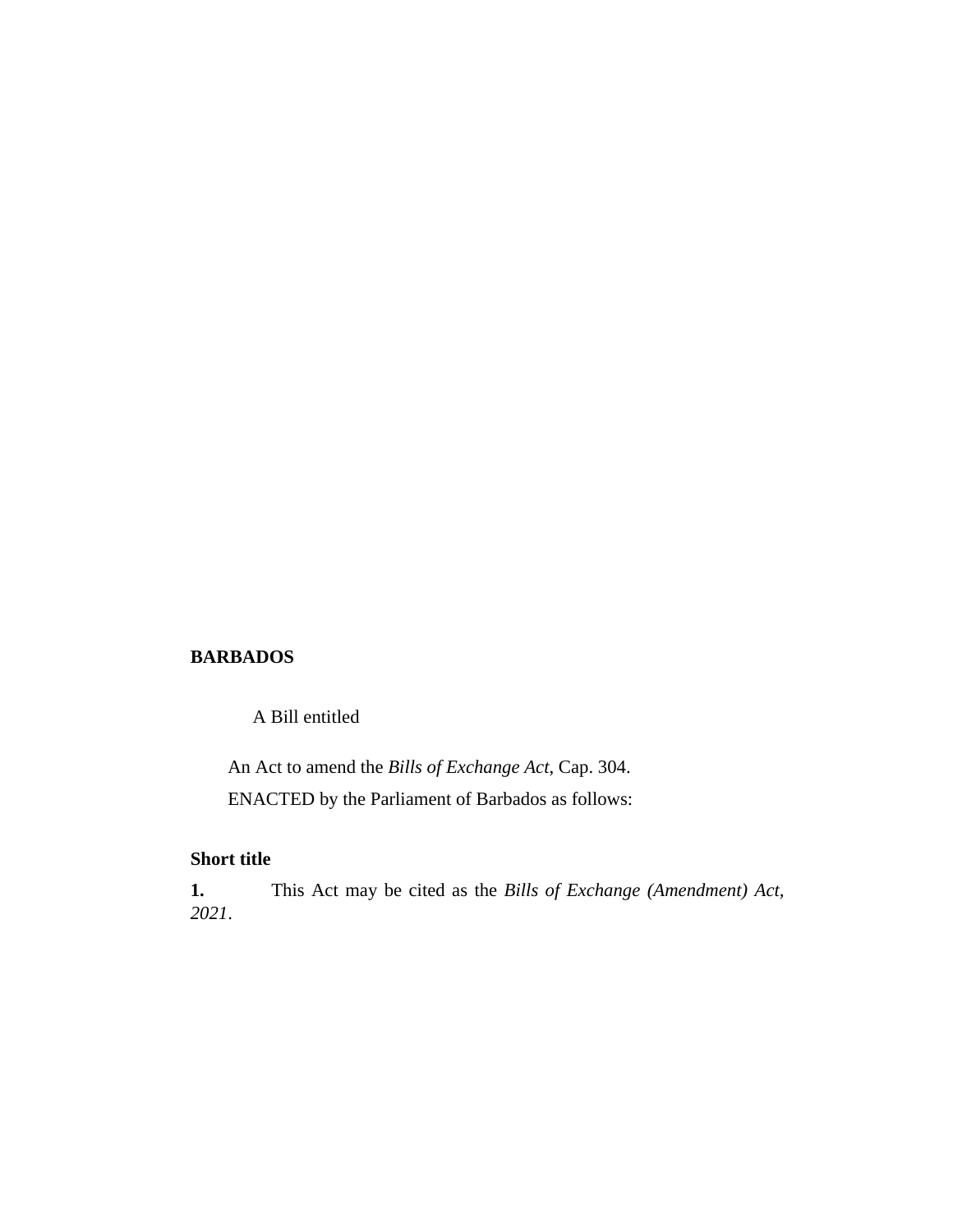#### <span id="page-3-0"></span>**Amendment of section 73 of Cap. 304**

**2.**

## *Section 73 of the Bills of Exchange Act, Cap. 304 is amended by*

*deleting subsection (1) and substituting the following: (a)*

"(1) A cheque is a bill of exchange drawn on a specified banker that is payable on demand and includes a cheque in electronic form."; and

### *inserting immediately after subsection (2) the following new (b) subsection:*

- A cheque in electronic form is a cheque that contains "(3)
	- a digital representation of the front and back of a paper *(a)* cheque;
	- $(b)$  data representing the essential features of a paper cheque; or
	- both a digital representation of the front and back of a paper *(c)* cheque and data representing the essential features of that paper cheque; and

is generated, written and signed in a secure system that satisfies the minimum safety standards for cheques in such electronic form as may be prescribed by the Central Bank of Barbados.".